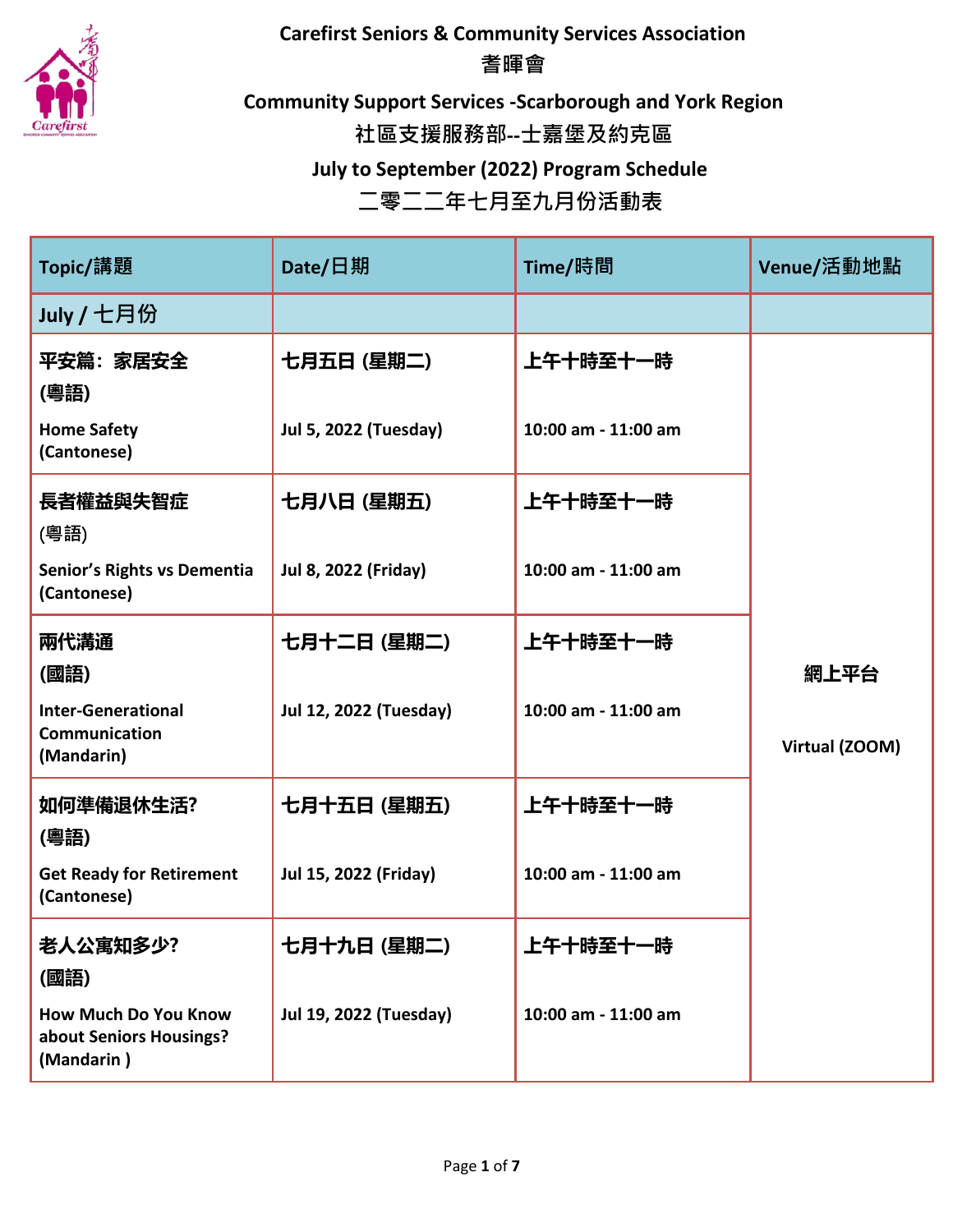

# **社區支援服務部--士嘉堡及約克區**

### **July to September (2022) Program Schedule 二零二二年七月至九月份活動表**

| Topic/講題                                                                | Date/日期                                                 | Time/時間             | Venue/活動地點                            |
|-------------------------------------------------------------------------|---------------------------------------------------------|---------------------|---------------------------------------|
| July / 七月份                                                              |                                                         |                     |                                       |
| 危機處理<br>(粵語)                                                            | 七月二十二日 (星期五)                                            | 上午十時至十一時            |                                       |
| <b>Emergency Preparedness</b><br>(Cantonese)                            | Jul 22, 2022 (Friday)                                   | 10:00 am - 11:00 am |                                       |
| 持家有道: 安省電費補助                                                            | 七月二十六日(星期二)                                             | 上午十時至十一時            |                                       |
| 計劃<br>(粵語)                                                              |                                                         |                     | 網上平台                                  |
| <b>Overview on Ontario</b><br><b>Electricity Program</b><br>(Cantonese) | <b>Jul 26, 2022 (Tuesday)</b>                           | 10:00 am - 11:00 am | Virtual (ZOOM)                        |
| 活出優質晚年<br>(粵語)                                                          | 七月二十九日 (星期五)                                            | 上午十時至十一時            |                                       |
| <b>Aging Well</b><br>(Cantonese)                                        | Jul 29, 2022 (Friday)                                   | 10:00 am - 11:00 am |                                       |
| 關顧者支援及教育活動服<br>務(粵語)                                                    | 七月至九月<br>(每月最後一個星期五)                                    | 下午三時至四時三十分          | 耆暉一站式綜合社<br>區服務中心                     |
| <b>Caregiver Support and</b><br><b>Education Program</b><br>(Cantonese) | <b>July to September</b><br>(Last Friday of Each Month) | 3:00 pm $-$ 4:30 pm | 300 Silver Star Blvd.,<br>Scarborough |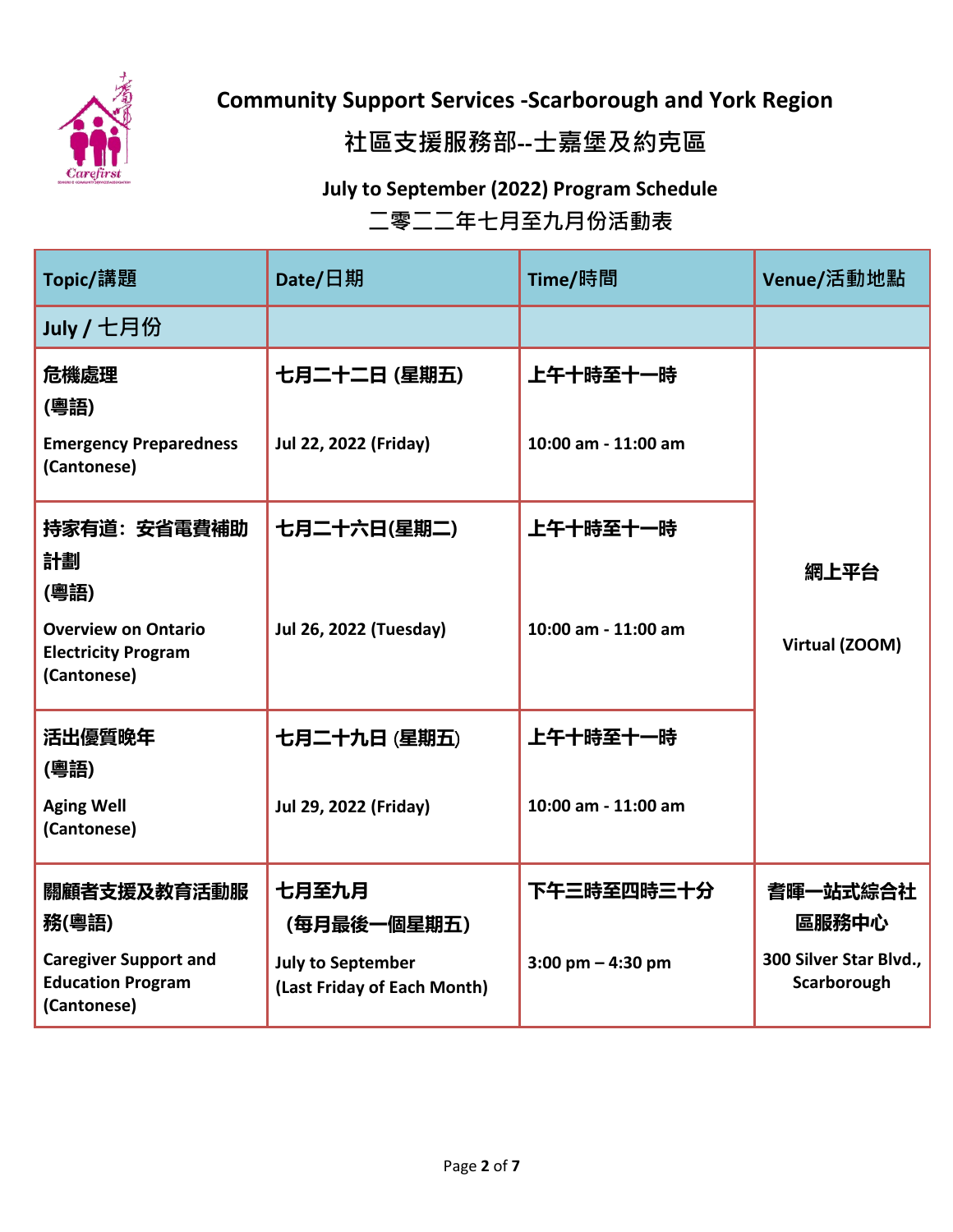

**社區支援服務部--士嘉堡及約克區**

**July to September (2022) Program Schedule**

| Topic/講題                                                                           | Date/日期                | Time/時間               | Venue/活動地點     |
|------------------------------------------------------------------------------------|------------------------|-----------------------|----------------|
| August / 八月份                                                                       |                        |                       |                |
| 安全計劃及社區資源<br>(粵語)                                                                  | 八月二日 (星期二)             | 上午十時至十一時三十分           |                |
| <b>Elder Abuse Series: Safety Plan</b><br>& Community Resources<br>(Cantonese)     | Aug 2, 2022 (Tuesday)  | 10:00 am - 11:30am    |                |
| 安省醫療福利及保健資源<br>(粵語)                                                                | 八月五日 (星期五)             | 上午十時至十一時三十分           |                |
| <b>Ontario Medical Benefits</b><br>(Cantonese)                                     | Aug 5, 2022 (Friday)   | 10:00 am - 11:30am    |                |
| 腦退化症及社區資源<br>(國語)                                                                  | 八月九日 (星期二)             | 上午十時至十一時三十分           | 網上平台           |
| <b>Dementia and Community</b><br><b>Resources</b><br>(Mandarin)                    | Aug 9, 2022 (Tuesday)  | 10:00 am - 11:30am    | Virtual (ZOOM) |
| 大多市之長者大廈及其他住<br>屋選擇<br>(粵語)                                                        | 八月十二日 (星期五)            | 上午十時至十一時              |                |
| <b>Seniors Housing &amp; Other</b><br><b>Housing Options in GTA</b><br>(Cantonese) | Aug 12, 2022 (Friday)  | 10am to 11:00am       |                |
| 安省長者福利金<br>(國語)                                                                    | 八月十六日 (星期二)            | 上午十時至十一時              |                |
| <b>Senior Financial Benefits</b><br>(Mandarin)                                     | Aug 16, 2022 (Tuesday) | 10:00 am $-$ 11:00 am |                |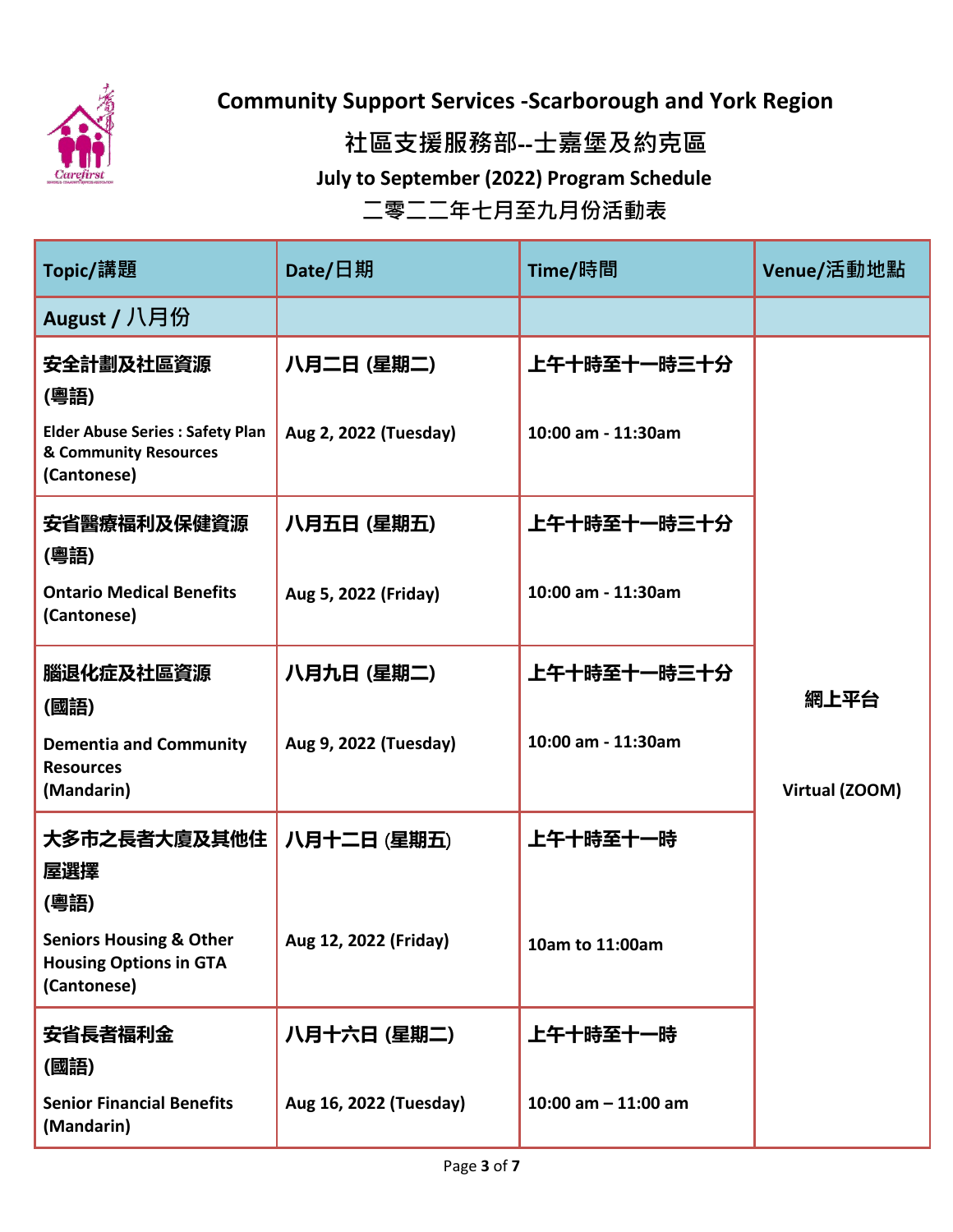

### **社區支援服務部--士嘉堡及約克區**

**July to September (2022) Program Schedule**

| Topic/講題                                                                                                        | Date/日期                | Time/時間               | Venue/活動地點     |
|-----------------------------------------------------------------------------------------------------------------|------------------------|-----------------------|----------------|
| August / 八月份                                                                                                    |                        |                       |                |
| 暫顧服務面面觀<br>(粵語)                                                                                                 | 八月十九日 (星期五)            | 上午十時至十一時              |                |
| <b>Overview on Respite Care</b><br><b>Services</b><br>(Cantonese)                                               | Aug 19, 2022 (Friday)  | 10:00 am $-$ 11:00 am |                |
| 做個醒目長者<br>(粵語)                                                                                                  | 八月二十三日 (星期二)           | 上午十時至十一時              |                |
| <b>Elder Abuse Series: Be a</b><br>"SMART" Senior<br>(Cantonese)                                                | Aug 23, 2022 (Tuesday) | 10:00 am $-$ 11:00 am | 網上平台           |
| 長期護老院知多少<br>(粵語)                                                                                                | 八月二十六日 (星期五)           | 上午十時至十一時              | Virtual (ZOOM) |
| <b>Understanding Long Term</b><br><b>Care Home Services</b><br>(Cantonese)                                      | Aug 26, 2022 (Friday)  | 10:00 am $-$ 11:00 am |                |
| "在家干日好" - 可以嗎?<br>(粵語)                                                                                          | 八月三十日 (星期二)            | 上午十時至十一時              |                |
| <b>Aging At Home - Overview</b><br>on Support Services from<br><b>Government &amp; Carefirst</b><br>(Cantonese) | Aug 30, 2022 (Tuesday) | 10:00 am $-$ 11:00 am |                |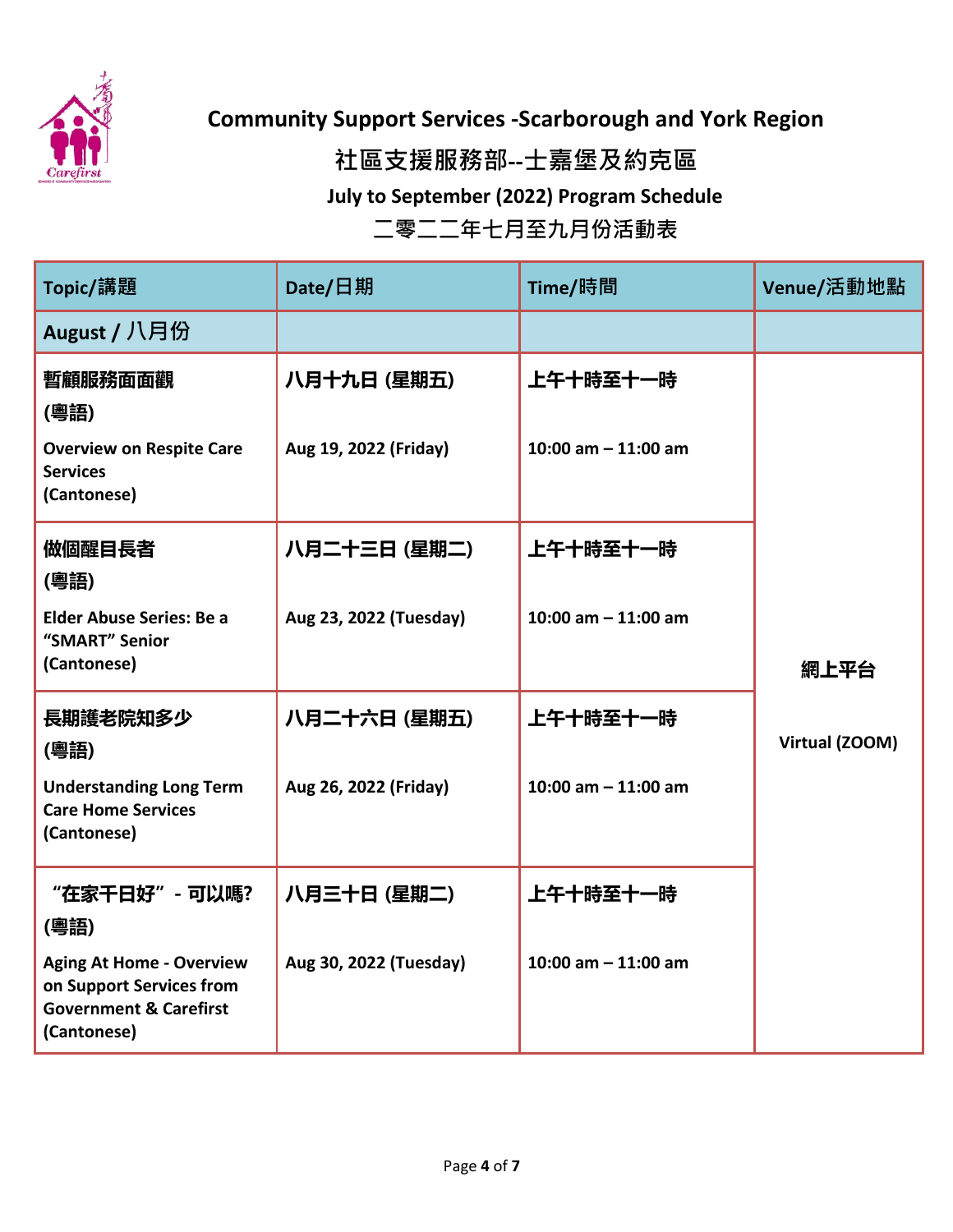

**社區支援服務部--士嘉堡及約克區 July to September (2022) Program Schedule 二零二二年七月至九月份活動表**

| Topic/講題                                                             | Date/日期                 | Time/時間               | Venue/活動地點     |
|----------------------------------------------------------------------|-------------------------|-----------------------|----------------|
| September / 九月份                                                      |                         |                       |                |
| 食物安全金字塔<br>(粵語)                                                      | 九月二日 (星期五)              | 上午十時至十一時三十分           |                |
| <b>Food Safety</b><br>(Cantonese)                                    | Sept 2, 2022 (Friday)   | 10:00 am - 11:30am    |                |
| 預防跌倒<br>(粵語)                                                         | 九月六日 (星期二)              | 上午十時至十一時三十分           |                |
| <b>Fall Prevention</b><br>(Cantonese)                                | Sept 6, 2022 (Tuesday)  | 10:00 am - 11:30am    |                |
| 敬老護老慶中秋之"樂在社<br>區"                                                   | 九月九日 (星期五)              | 上午十時至十一時三十分           |                |
| (粵語)                                                                 |                         |                       | 網上平台           |
| <b>EA Education cum Mid-</b><br><b>Autumn Fun Day</b><br>(Cantonese) | Sept 9, 2022 (Friday)   | 10:00 am - 11:30am    | Virtual (ZOOM) |
| 如何提升老年情緒健康<br>(國語)                                                   | 九月十三日 (星期二)             | 上午十時至十一時              |                |
| <b>How to Stay Mentally</b><br>Strong?<br>(Mandarin)                 | Sept 13, 2022 (Tuesday) | 10:00 am $-$ 11:00 am |                |
| 什麽是委托授權書?<br>(粵語)                                                    | 九月十六日 (星期五)             | 上午十時至十一時              |                |
| <b>What is Power of Attorney</b><br>(POAs)?<br>(Cantonese)           | Sept 16, 2022 (Friday)  | 10:00 am $-$ 11:00 am |                |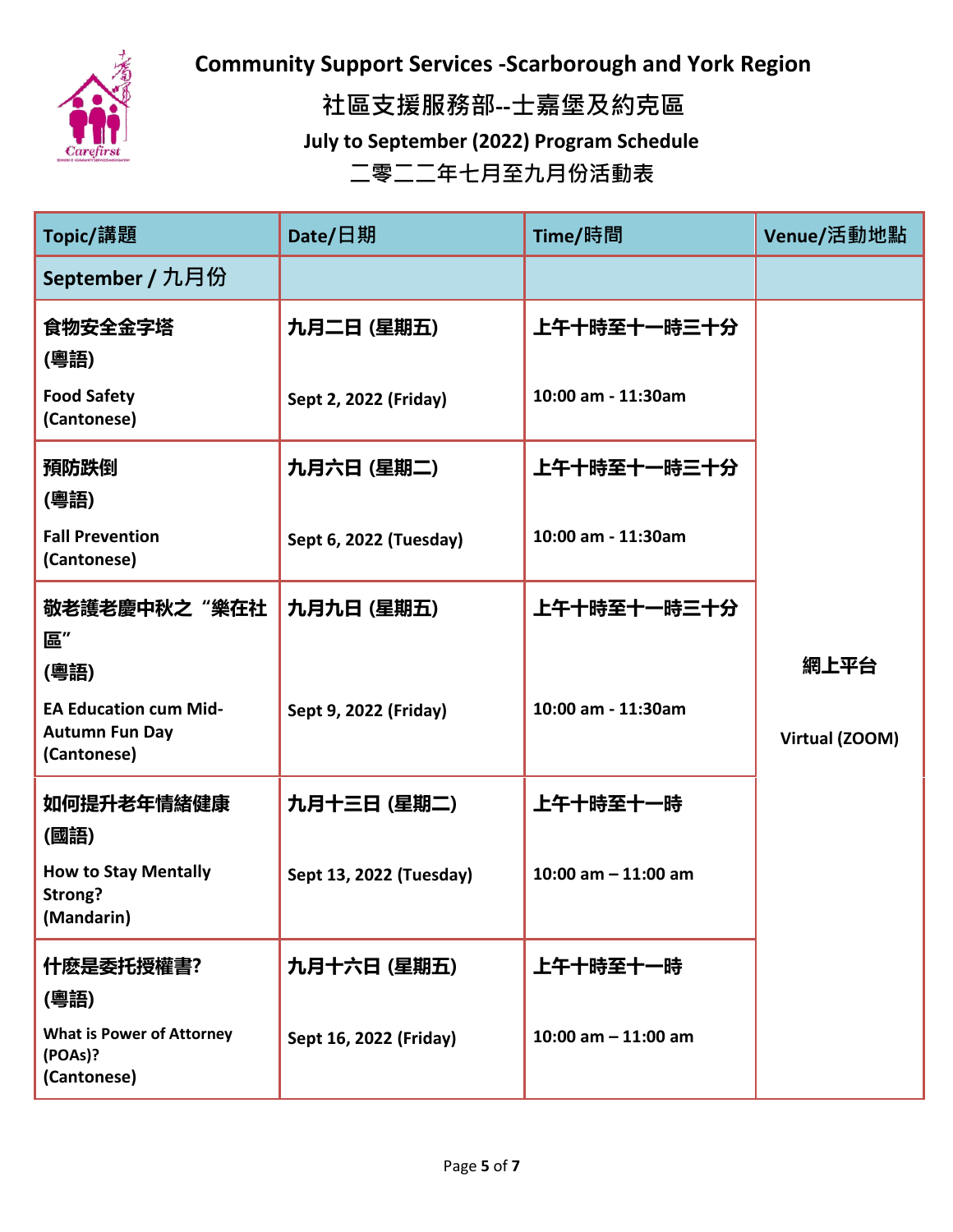

**社區支援服務部--士嘉堡及約克區**

**July to September (2022) Program Schedule**

| Topic/講題                                                                                                              | Date/日期                   | Time/時間               | Venue/活動地點     |
|-----------------------------------------------------------------------------------------------------------------------|---------------------------|-----------------------|----------------|
| September / 九月份                                                                                                       |                           |                       |                |
| 認識預置計劃<br>(國語)                                                                                                        | 九月二十日 (星期二)               | 上午十時至十一時              |                |
| <b>Overview of Advance Care</b><br><b>Planning</b><br>(Mandarin)                                                      | Sept 20, 2022 (Tuesday)   | 10:00 am $-$ 11:00 am |                |
| 獨居長者須知及社區資源<br>(粵語)                                                                                                   | 九月二十三日 (星期五)              | 上午十時至十一時              |                |
| <b>Safety Tips for Senior Living</b><br><b>Alone</b><br>(Cantonese)                                                   | Sept 23, 2022 (Friday)    | 10:00 am $-$ 11:00 am |                |
| 地區醫療整合網絡與我<br>(粵語)                                                                                                    | 九月二十七日 (星期二)              | 上午十時至十一時              | 網上平台           |
| <b>Government Services for</b><br><b>Seniors: What does "Home</b><br>and Community Care" Do?<br>(Cantonese)           | Sept 27, 2022 (Tuesday)   | 10:00 am -11:00 am    | Virtual (ZOOM) |
| 皮爾區長者房屋知多少?<br>(國語)                                                                                                   | 九月二十八日 (星期三)              | 上午十時至十一時              |                |
| <b>Peel Housing Options</b><br>(Mandarin)                                                                             | Sept 28, 2022 (Wednesday) | 10:00 am $-$ 11:00 am |                |
| "在家干日好"- 可以嗎?<br>(粵語)                                                                                                 | 九月三十日 (星期五)               | 上午十時至十一時              |                |
| <b>Aging At Home- Overview on</b><br><b>Support Services from</b><br><b>Government &amp; Carefirst</b><br>(Cantonese) | Sept 30, 2022 (Friday)    | 10:00 am $-$ 11:00 am |                |